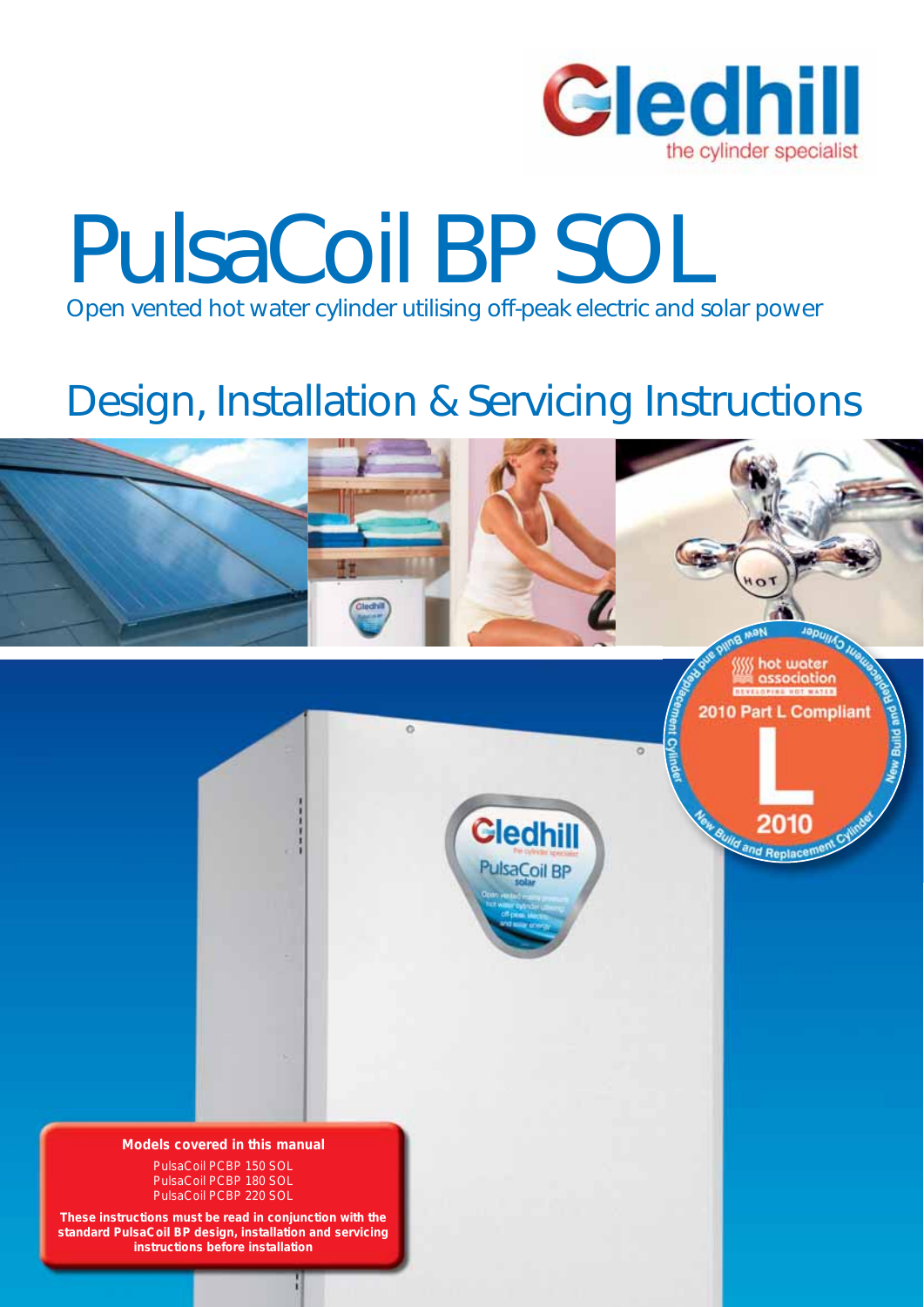### **ISSUE 1: 02-10**

| Section                        | Page |
|--------------------------------|------|
| <b>DESIGN</b>                  |      |
| Introduction                   | 3    |
| <b>Technical Data</b>          | 4    |
| SERVICING                      |      |
| <b>Short Parts List</b>        | 7    |
| <b>BENCHMARK</b>               |      |
| <b>Commissioning Checklist</b> | 8    |
| Service Record                 | 9    |
| Terms & Conditions             | 10   |



### **Building Regulations and Benchmark Commissioning**

The Building Regulations (England & Wales) require that the installation of a heating appliance be notified to the relevant Local Authority Building Control Department. From 1st April 2005 this can be achieved via a Competent Person Self Certification Scheme as an option to notifying the Local Authority directly. Similar arrangements will follow for Scotland and will apply in Northern Ireland from 1st January 06.

Benchmark places responsibilities on both manufacturers and installers. The purpose is to ensure that customers are provided with the correct equipment for their needs, that it is installed, commissioned and serviced in accordance with the manufacturers instructions by competent persons and that it meets the requirements of the appropriate Building Regulations. The Benchmark Checklist can be used to demonstrate compliance with Building Regulations and should be provided to the customer for future reference.

Installers are required to carry out installation, commissioning and servicing work in accordance with the Benchmark Code of Practice which is available from the Heating and Hot Water Industry Council who manage and promote the Scheme. Visit www. centralheating.co.uk for more information.

**The Gledhill PulsaCoil range is a WBS listed product and complies with the HWA Specification for hot water only thermal storage products. The principle was developed in conjunction with British Gas. This product is manufactured under an ISO 9001:2008 Quality System audited by BSI.**

Gledhill's first priority is to give a high quality **service to our customers.**

**Quality is built into every Gledhill product and we hope you get satisfactory service from Gledhill.** 

**If not please let us know.**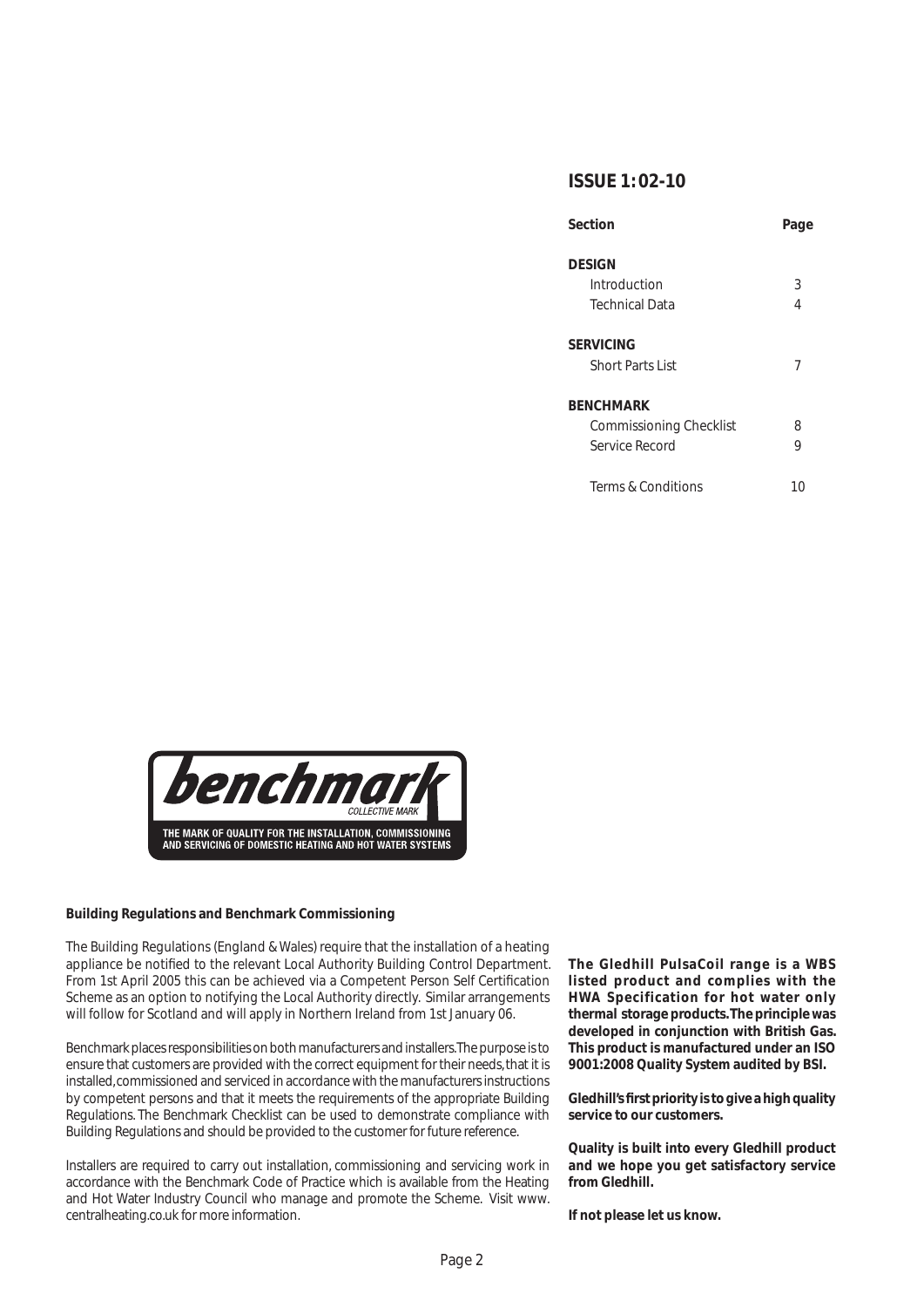

The arrangement and components of a PulsaCoil BP Sol appliance are shown schematically above and on page 4.

The current solar appliance is based on the standard PulsaCoil appliance and this addendum must be read in conjunction with the Design, Installation and Servicing Instructions provided for the standard appliance.

The basic difference between this and a standard PulsaCoil appliance is the addition of a solar coil at the bottom of the thermal store.

Because this product does not require a safety discharge from a temperature and pressure relief valve, any installations will be easy to incorporate into the building and will not suffer from the problems associated with using PVCu soil stacks to take the discharge from unvented cylinders.

**All the equipment and controls for the solar system will need to be designed, supplied and installed by the Solar installer from the connections provided on top of the appliance.**

However, a pair of sensor pockets T2 and T3 are provided on the PulsaCoil BP SOL. A 10mm dry pocket is provided at low level (T2) for the installation of a solar control sensor. Another 10mm dry pocket is provided at high level (T3) for the high limit thermostat (to be provided by the installer) to prevent the store temperature rising above 85°C. This is usually done by stopping the solar input to the PulsaCoil. A further control sensor will also need to be provided by the installer adjacent to the solar collector (T1). See diagram on page 5 for further details.

A safety device (pressure relief valve) to control the risk of over-pressure in system components should be fitted as shown on the Solar System diagram. A termination from a safety pressure device should minimise the risk of damage to persons or materials. Suitable locations are a high temperature receptacle, an internal gulley or else issue externally at ground level. High level termination from walls or on roofs could cause injury to people or animals below if the valve were to release scalding water and steam.

The pipe leading to the safety device and the collector should be of rigid and non-deformable construction, without any possibility of restriction or disclosure by any other fitted component.

To obtain maximum benefit from this appliance it is recommended that it is used in conjunction with an Economy 7 off peak electrical tariff.

If the appliance is used with an on peak tariff it is recommended that a time clock is fitted on the electrical supply to the off peak (bottom) immersion heater. This should be set to charge the store overnight and allow the solar to replenish the store during the day.

The standard manual fill model is shown opposite but an automatic fill model with ball valve and overflow can be provided if ordered as an optional extra.

In order to meet the Building Regulations requirement to reduce the rate of accumulation of scale in hard water areas, it is important that the installer checks the hardness of the incoming water supply.

If this exceeds 200ppm (mg/l), we recommend that the factory fitted scale inhibitor is ordered as an optional extra.

If it exceeds 300ppm (mg/l), we recommend the use of a polyphosphate type of scale inhibitor. This can also be ordered as an optional extra but will need fitting on site by the installer.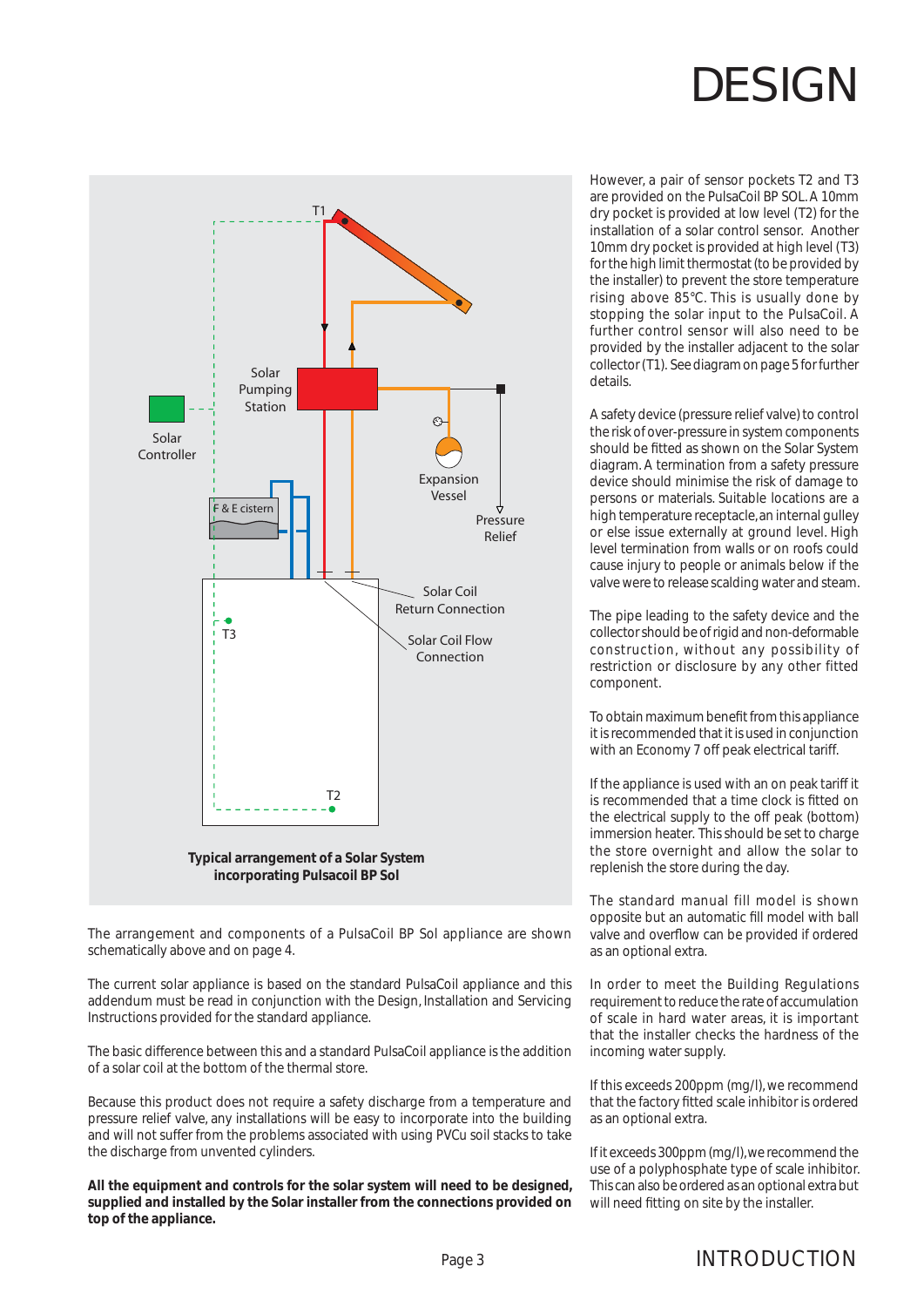

**Typical Schematic Arrangement of the PulsaCoil BP SOL**

- 1. Bottom (off-peak) immersion heater
- 2. Top (on-peak) immersion heater
- 3. CW inlet 22mm
- 4. HW outlet 22mm
- 5. Thermostatic blending valve (factory setting 50-55˚C)
- 6. Top solar sensor pocket (T3)
- 7. Bottom solar sensor pocket (T2)
- 8. Solar coil flow (from collector) connection - 15mm
- 9. Solar coil return (to collector) connection - 15mm
- 10. Feed and expansion cistern
- 11. Cold feed 15mm
- 12. Open vent 22mm

Appliance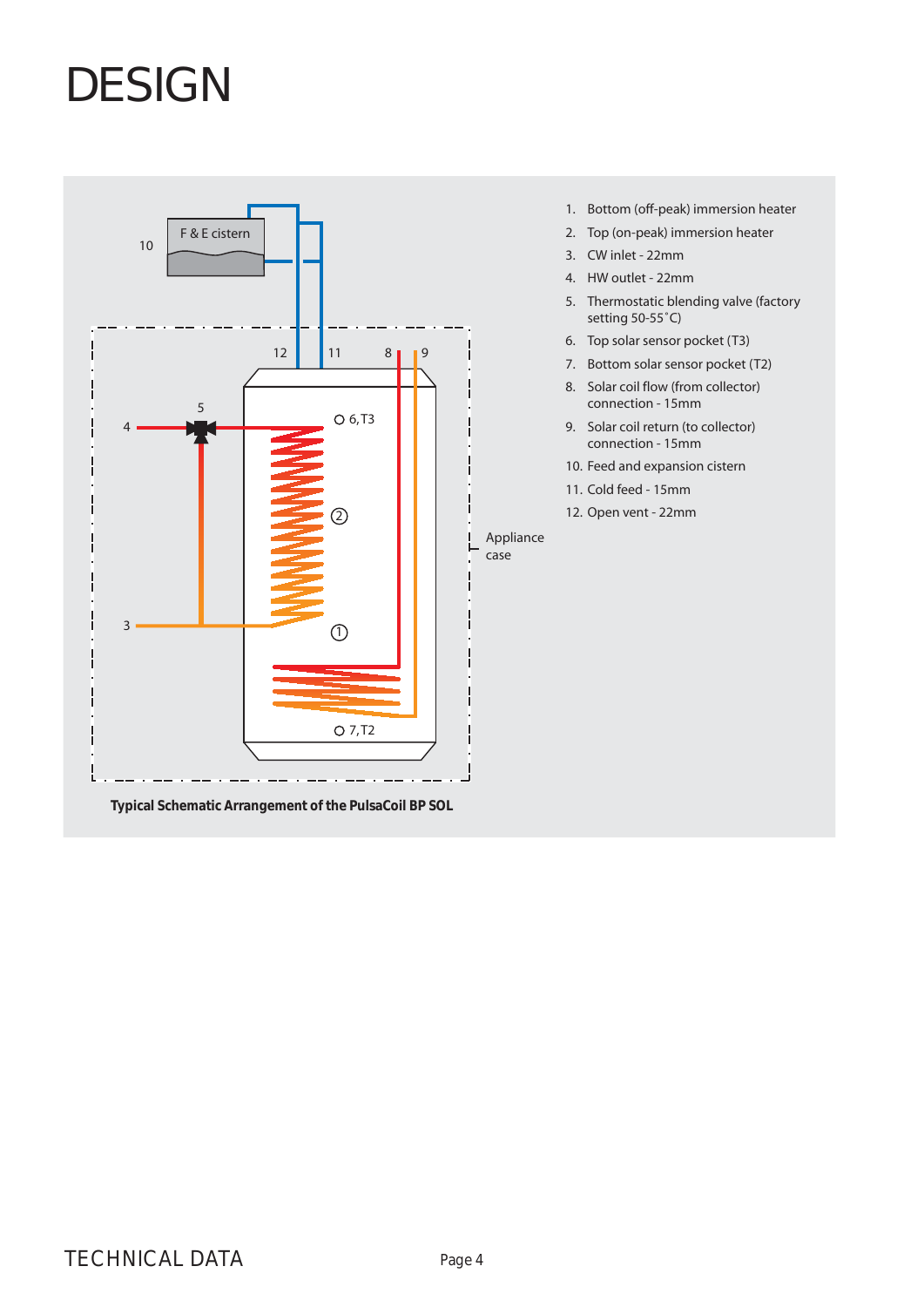

### Schematic arrangement of extra wiring required for solar appliance (including high temperature interlock)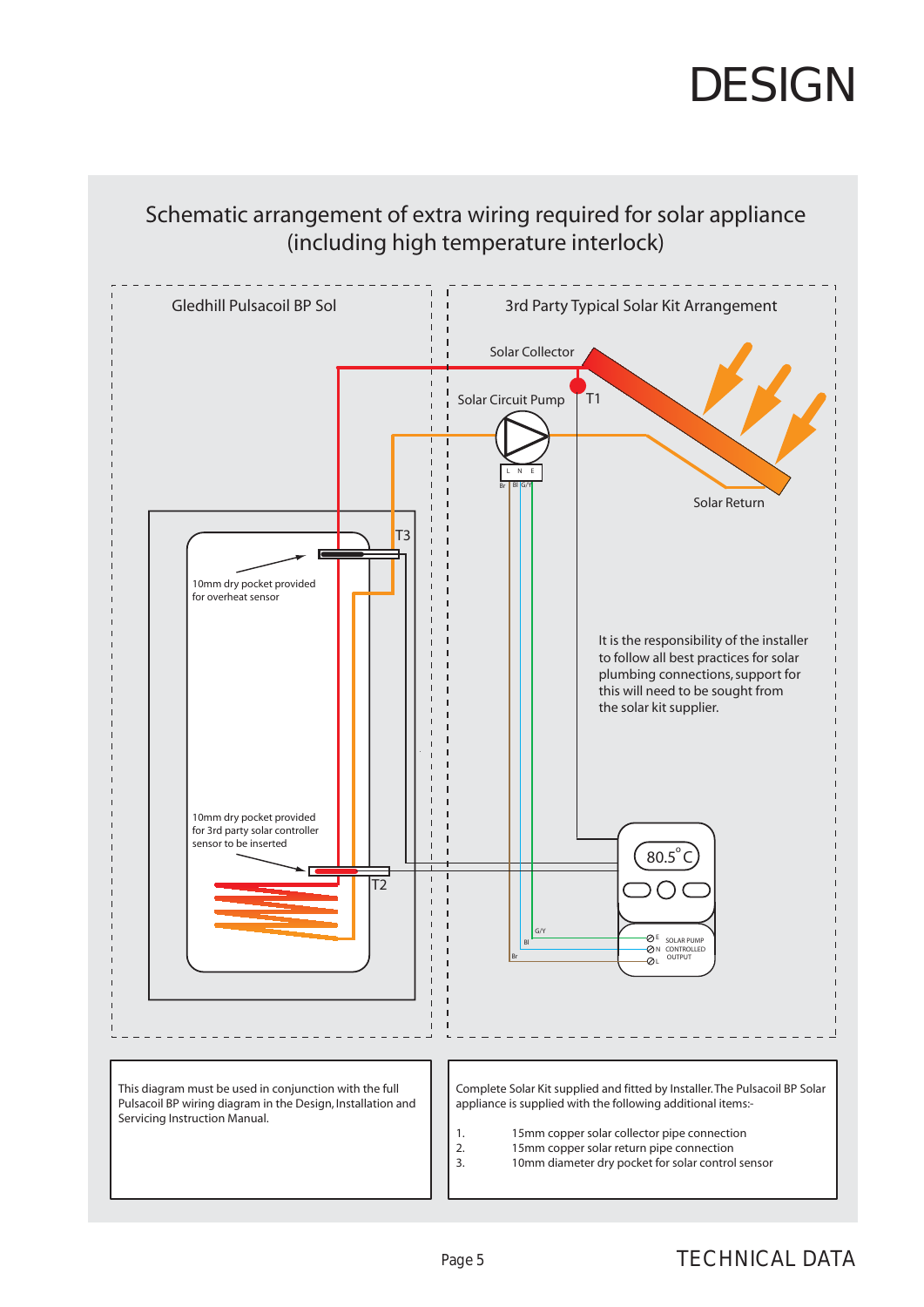| Technical Specification of PulsaCoil BP SOL           |                          |             |              |            |            |  |
|-------------------------------------------------------|--------------------------|-------------|--------------|------------|------------|--|
| Models                                                |                          |             | PCBP150SOL   | PCBP180SOL | PCBP220SOL |  |
| Overall dimensions                                    | Height                   | (mm)        | 1332         | 1533       | 1734       |  |
|                                                       | Width                    | (mm)        | 560          | 560        | 560        |  |
|                                                       | Depth                    | (mm)        | 605          | 605        | 605        |  |
| Minimum cupboard                                      | Height                   | (mm)        | 2082 (3)     | 2283 (3)   | 2484 (3)   |  |
| dimensions                                            | Width                    | (mm)        | 600          | 600        | 600        |  |
|                                                       | Depth                    | (mm)        | 620          | 620        | 640        |  |
| Hot and cold water                                    |                          | (mm)        | 22           | 22         | 22         |  |
| Solar Pipe Connections                                | Collector                | (mm)        | 15           | 15         | 15         |  |
|                                                       | Return                   | (mm)        | 15           | 15         | 15         |  |
| Maximum hot water flow rate (1)                       |                          | (1/min)     | 18           | 22         | 22         |  |
| Weight                                                | Empty                    | (kg)        | 69           | 78         | 85         |  |
|                                                       | Full                     | (kg)        | 219          | 258        | 295        |  |
| <b>Dwelling Type</b>                                  |                          |             |              |            |            |  |
|                                                       | Bedrooms                 |             | $\mathbf{1}$ | $1 - 2$    | $1 - 2$    |  |
|                                                       | Bathrooms                |             | 1 or         | 1 or       | 1          |  |
|                                                       | En-suite                 |             | $\mathbf{1}$ | 1          | 1          |  |
| Maximum Floor Area <sup>(4)</sup><br>40<br>(m2)<br>50 |                          | 65          |              |            |            |  |
| Maximum System Pressures                              |                          |             |              |            |            |  |
|                                                       | <b>Thermal Store</b>     | Open Vented | 6m           | 6m         | 6m         |  |
|                                                       | Solar System             | (bar)       | 6            | 6          | 6          |  |
|                                                       | Mains pressure hot water | (bar)       | 5            | 5          | 5          |  |
| SAP 2005 Data                                         |                          |             |              |            |            |  |
| <b>Storage Volumes</b>                                | Total                    | (litres)    | 150          | 175        | 200        |  |
|                                                       | Solar                    | (litres)    | 57           | 64         | 73         |  |
| Heat loss declared <sup>(2)</sup>                     |                          | (kWh/24h)   | 1.31         | 1.5        | 1.6        |  |
| Temperature factor                                    |                          |             | 0.721        | 0.721      | 0.721      |  |
| Area of solar heat exchanger                          |                          | (m2)        | 1.31         | 1.31       | 1.31       |  |

- 1. This flow rate is based on a 35°C temperature rise and assumes that the recommended pressures and adequate flow are available at the appliance.
- 2. The heat losses from thermal stores should not be directly compared with heat losses from unvented or vented cylinders because they are treated differently in SAP. The SAP calculator takes account of the type of store and various correction factors are included to reflect the different ways that the hot water and heating operates.
- 3. This height allows for the installation of the single F&E cistern in the same cupboard as the Pulsacoil BP appliance (complete with ballvalve - if specified).
- 4. For compliance with Building Regulations Part L1.

For any further technical information/assistance regarding this product please ring the Gledhill Technical Help line on 01253 474584.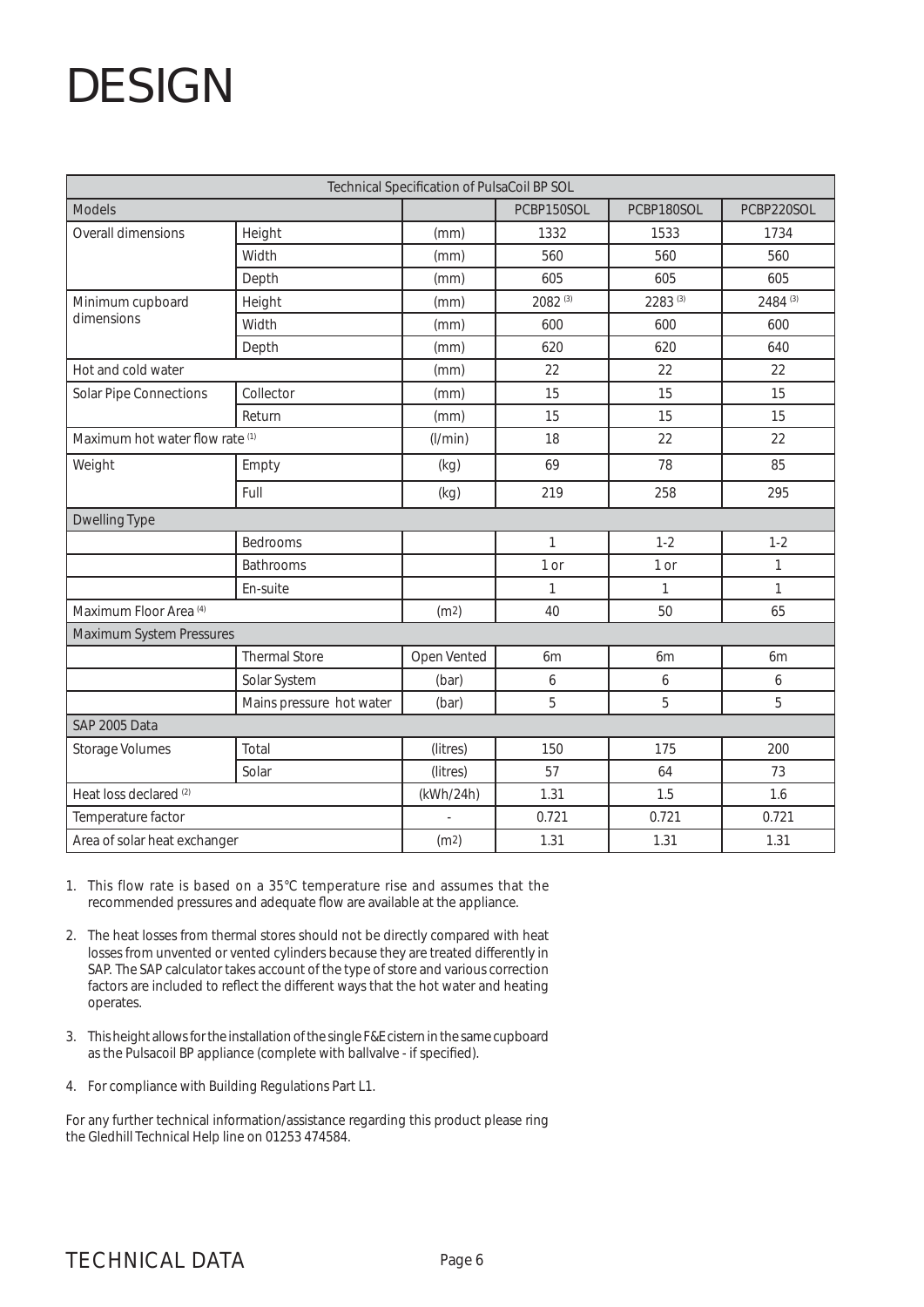## SERVICING

|   | <b>Description</b>                                                                                 | <b>Stock Code</b> |  |  |
|---|----------------------------------------------------------------------------------------------------|-------------------|--|--|
|   | Top immersion heater - Incalloy 825 immersion heater - with dual (control & safety) thermostat.    | XB483             |  |  |
|   | Bottom immersion heater - Incalloy 825 immersion heater - with dual (control & safety) thermostat. | XB483             |  |  |
| 3 | Brawa mix thermostatic hot water blending valve                                                    | <b>XC007</b>      |  |  |
|   | Scale inhibitor PCB                                                                                | XB142             |  |  |

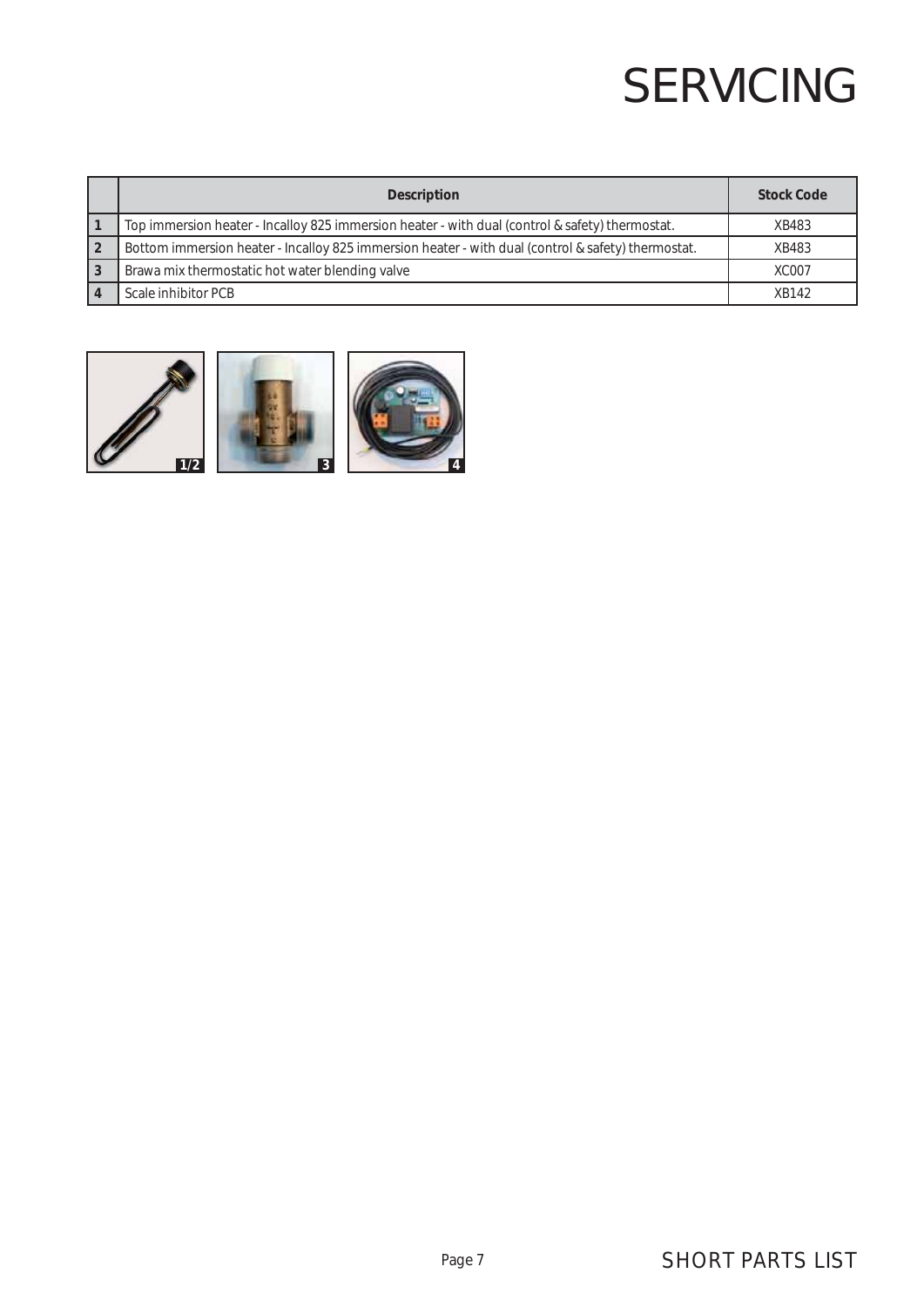### MAINS PRESSURE HOT WATER STORAGE SYSTEM COMMISSIONING CHECKLIST

| This Commissioning Checklist is to be completed in full by the competent person who commissioned the storage system as a means of<br>demonstrating compliance with the appropriate Building Regulations and then handed to the customer to keep for future reference. |        |  |       |             |
|-----------------------------------------------------------------------------------------------------------------------------------------------------------------------------------------------------------------------------------------------------------------------|--------|--|-------|-------------|
| Failure to install and commission this equipment to the manufacturer's instructions may invalidate the warranty but does not affect statutory rights.                                                                                                                 |        |  |       |             |
| dentified and the contract of the contract of the contract of the contract of the contract of the contract of the contract of the contract of the contract of the contract of the contract of the contract of the contract of<br>Customer Name _                      |        |  |       |             |
| Address.                                                                                                                                                                                                                                                              |        |  |       |             |
| Cylinder Make and Model                                                                                                                                                                                                                                               |        |  |       |             |
| <b>Cylinder Serial Number</b>                                                                                                                                                                                                                                         |        |  |       |             |
| Registered Operative ID Number<br>Commissioned by (print name) ____________                                                                                                                                                                                           |        |  |       |             |
| Company Name __<br>Telephone Number ______<br>Company Address ___                                                                                                                                                                                                     |        |  |       |             |
| Commissioning Date ___                                                                                                                                                                                                                                                |        |  |       |             |
| To be completed by the customer on receipt of a Building Regulations Compliance Certificate*:                                                                                                                                                                         |        |  |       |             |
| Building Regulations Notification Number (if applicable) _                                                                                                                                                                                                            |        |  |       |             |
| <b>ALL SYSTEMS PRIMARY SETTINGS (indirect heating only)</b>                                                                                                                                                                                                           |        |  |       |             |
| Is the primary circuit a sealed or open vented system?                                                                                                                                                                                                                | Sealed |  | Open  |             |
| What is the maximum primary flow temperature?                                                                                                                                                                                                                         |        |  |       | $^{\circ}C$ |
|                                                                                                                                                                                                                                                                       |        |  |       |             |
| <b>ALL SYSTEMS</b>                                                                                                                                                                                                                                                    |        |  |       |             |
| What is the incoming static cold water pressure at the inlet to the system?                                                                                                                                                                                           |        |  |       | bar         |
| Has a strainer been cleaned of installation debris (if fitted)?                                                                                                                                                                                                       | Yes    |  | No    |             |
| Is the installation in a hard water area (above 200ppm)?                                                                                                                                                                                                              | Yes    |  | No    |             |
| If yes, has a water scale reducer been fitted?                                                                                                                                                                                                                        | Yes    |  | No    |             |
| What type of scale reducer has been fitted?                                                                                                                                                                                                                           |        |  |       |             |
| What is the hot water thermostat set temperature?                                                                                                                                                                                                                     |        |  |       | $^{\circ}C$ |
| What is the maximum hot water flow rate at set thermostat temperature (measured at high flow outlet)?                                                                                                                                                                 |        |  |       | l/min       |
| Time and temperature controls have been fitted in compliance with Part L of the Building Regulations?                                                                                                                                                                 |        |  | Yes   |             |
| Y Plan<br>Type of control system (if applicable)                                                                                                                                                                                                                      | S Plan |  | Other |             |
| Is the cylinder solar (or other renewable) compatible?<br>What is the hot water temperature at the nearest outlet?                                                                                                                                                    | Yes    |  | No    | $^{\circ}C$ |
| All appropriate pipes have been insulated up to 1 metre or the point where they become concealed                                                                                                                                                                      |        |  | Yes   |             |
|                                                                                                                                                                                                                                                                       |        |  |       |             |
| UNVENTED SYSTEMS ONLY                                                                                                                                                                                                                                                 |        |  |       |             |
| Where is the pressure reducing valve situated (if fitted)?                                                                                                                                                                                                            |        |  |       |             |
| What is the pressure reducing valve setting?                                                                                                                                                                                                                          |        |  |       | bar         |
| Has a combined temperature and pressure relief valve and expansion valve been fitted and discharge tested?                                                                                                                                                            | Yes    |  | No    |             |
| The tundish and discharge pipework have been connected and terminated to Part G of the Building Regulations                                                                                                                                                           |        |  | Yes   |             |
| Are all energy sources fitted with a cut out device?                                                                                                                                                                                                                  | Yes    |  | No    |             |
| Has the expansion vessel or internal air space been checked?                                                                                                                                                                                                          | Yes    |  | No    |             |
| <b>THERMAL STORES ONLY</b>                                                                                                                                                                                                                                            |        |  |       |             |
| What store temperature is achievable?                                                                                                                                                                                                                                 |        |  |       | °C          |
| What is the maximum hot water temperature?                                                                                                                                                                                                                            |        |  |       | $^{\circ}C$ |
|                                                                                                                                                                                                                                                                       |        |  |       |             |
| <b>ALL INSTALLATIONS</b>                                                                                                                                                                                                                                              |        |  |       |             |
| The hot water system complies with the appropriate Building Regulations                                                                                                                                                                                               |        |  | Yes   |             |
| The system has been installed and commissioned in accordance with the manufacturer's instructions                                                                                                                                                                     |        |  | Yes   |             |
| The system controls have been demonstrated to and understood by the customer                                                                                                                                                                                          |        |  | Yes   |             |
| The manufacturer's literature, including Benchmark Checklist and Service Record, has been explained and left with the customer                                                                                                                                        |        |  | Yes   |             |
|                                                                                                                                                                                                                                                                       |        |  |       |             |
| Commissioning Engineer's Signature                                                                                                                                                                                                                                    |        |  |       |             |
| Customer's Signature                                                                                                                                                                                                                                                  |        |  |       |             |
| (To confirm satisfactory demonstration and receipt of manufacturer's literature)                                                                                                                                                                                      |        |  |       |             |
| <sup>k</sup> All installations in England and Wales must be notified to Local Authority Building Control (LABC) either directly or through a Competent Persons Scheme.<br>A Building Regulations Compliance Certificate will then be issued to the customer.          |        |  |       |             |
|                                                                                                                                                                                                                                                                       |        |  |       |             |
|                                                                                                                                                                                                                                                                       |        |  |       |             |
|                                                                                                                                                                                                                                                                       |        |  |       |             |

www.centralheating.co.uk

©Heating and Hotwater Industry Council (HHIC)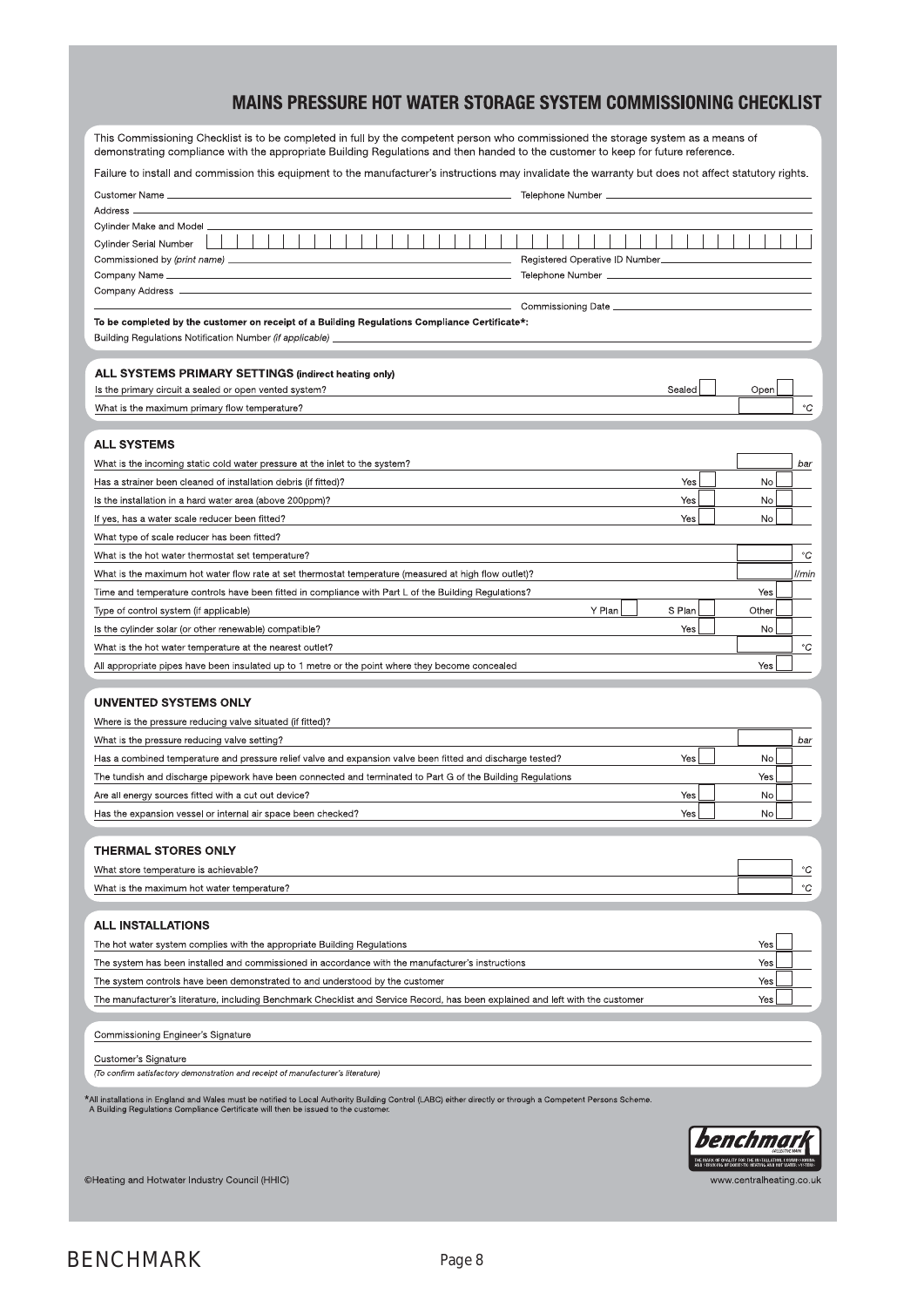### **SERVICE RECORD**

It is recommended that your hot water system is serviced regularly and that the appropriate Service Record is completed.

#### **Service Provider**

Before completing the appropriate Service Record below, please ensure you have carried out the service as described in the manufacturer's instructions.

| <b>SERVICE 1</b><br>Date         | <b>SERVICE 2</b><br>Date         |
|----------------------------------|----------------------------------|
| <b>Engineer Name</b>             | <b>Engineer Name</b>             |
| Company Name                     | Company Name                     |
| Telephone Number                 | Telephone Number                 |
| Comments                         | Comments                         |
|                                  |                                  |
|                                  |                                  |
|                                  |                                  |
| Signature                        | Signature                        |
|                                  |                                  |
| <b>SERVICE 3</b><br>Date         | <b>SERVICE 4</b><br>Date         |
| Engineer Name                    | <b>Engineer Name</b>             |
| Company Name                     | Company Name                     |
| Telephone Number                 | Telephone Number                 |
| Comments                         | Comments                         |
|                                  |                                  |
|                                  |                                  |
|                                  |                                  |
| Signature                        | Signature                        |
|                                  |                                  |
| <b>SERVICE 5</b><br>Date         | <b>SERVICE 6</b><br>Date         |
| Engineer Name                    | Engineer Name                    |
| Company Name                     | Company Name                     |
| Telephone Number                 | Telephone Number                 |
| Comments                         | Comments                         |
|                                  |                                  |
|                                  |                                  |
|                                  |                                  |
| Signature                        | Signature                        |
|                                  |                                  |
| <b>SERVICE 7</b><br>Date         | <b>SERVICE 8</b><br>Date         |
| Engineer Name                    | <b>Engineer Name</b>             |
| Company Name                     | Company Name                     |
| Telephone Number                 | Telephone Number                 |
| Comments                         | Comments                         |
|                                  |                                  |
|                                  |                                  |
| Signature                        | Signature                        |
|                                  |                                  |
| <b>SERVICE 9</b><br>Date         | <b>SERVICE 10 Date</b>           |
|                                  |                                  |
| Engineer Name                    | Engineer Name                    |
| Company Name<br>Telephone Number | Company Name<br>Telephone Number |
|                                  | Comments                         |
| Comments                         |                                  |
|                                  |                                  |
|                                  |                                  |
| Signature                        | Signature                        |
|                                  |                                  |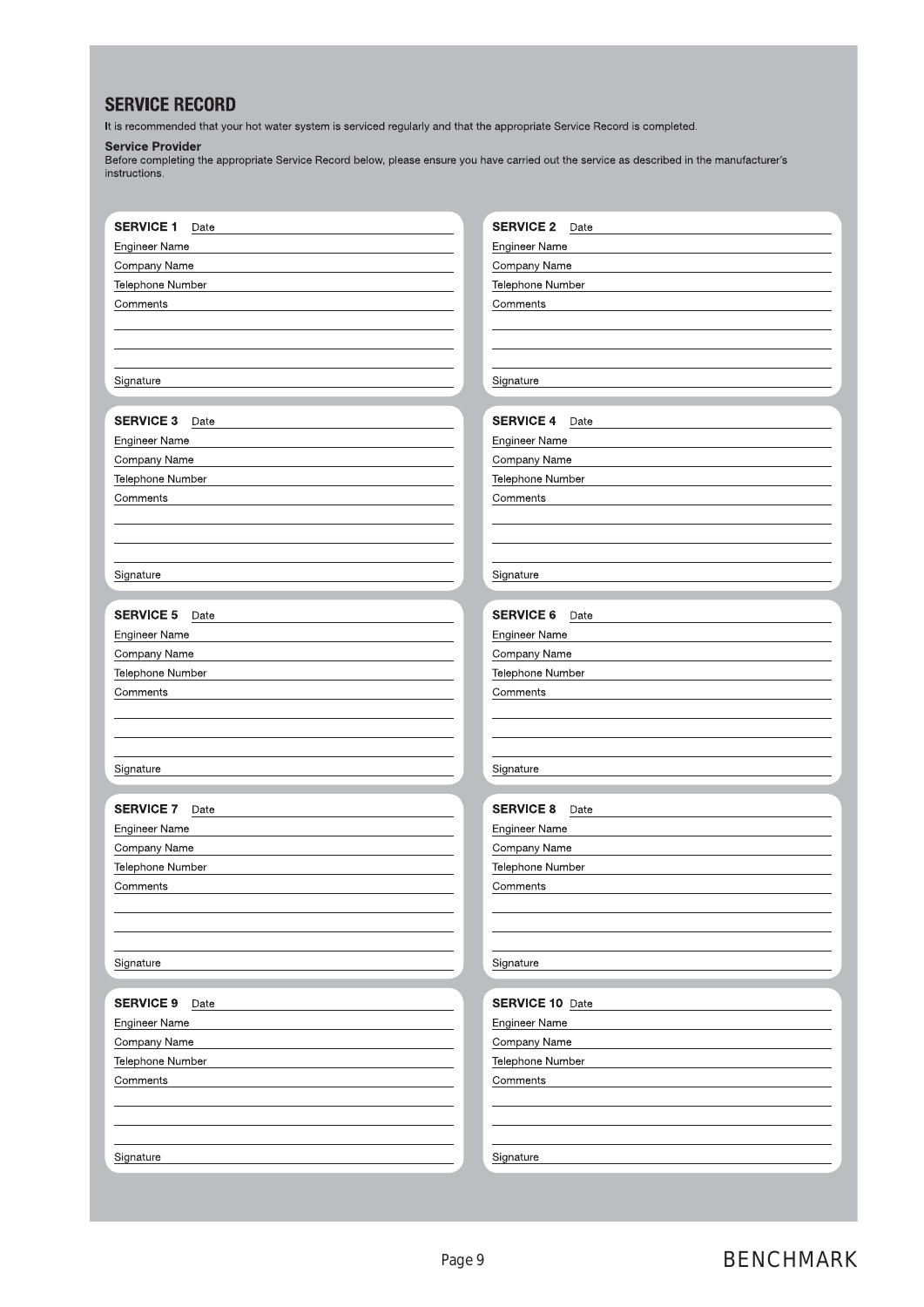### **Gledhill** (Building Products) **Ltd** AMD. OCTOBER 2011 **CONDITIONS OF SALE & GUARANTEE TERMS**

**1.** Gledhill (Building Products) Ltd ("We" or "Gledhills") only do business upon the Conditions which appear below and no other. Unless we so agree in writing these Conditions shall apply in full to any supply of goods by us to the exclusion of any Conditions or terms sought to be imposed by any purchaser. These Conditions of Sale and Warranty Terms override those which are contained on the Invoice Forms and all Sales are now subject to these Conditions of Sale and Warranty terms only.<br>2. **PRICE** 

#### **2. PRICE**

Once an order or call off has been accepted the price will be held for three months **but if delivery is extended beyond that period at the customer's request, then we reserve the right to amend the price when necessary.** The company reviews its pricing annually to adjust for changes in our cost base. We reserve the right to alter prices at any time for severe movements in raw materials (mainly copper and steel). If there is to be a change we will give customers at least four weeks notice but anything delivered after that date will be at the revised price. An order may not be cancelled or varied after acceptance without the written consent of the company. Such cancellation or variation shall be subject to such reasonable charges as may be appropriate.

#### **3. SPECIFICATION**

The goods are supplied in accordance with the Specifications (if any) submitted to the Purchaser and any additions and alterations shall be the subject of an extra charge. Any goods not so specified shall be in accordance with our printed literature or the literature of any of our component suppliers (subject to any modifications made since publication). If we adopt any changes in construction or design of the goods, or in the specification printed in our literature, the Purchaser shall accept the goods so changed in fulfilment of the order.

#### **4. PAYMENT**

The buyer shall make payment in full within thirty days from the end of the month in which the invoice is dated. If we receive payment in full on or before the due date we will allow an appropriate settlement discount except where we have quoted a special net price. If payment is not received in full on or before the due date we shall be entitled in addition to the invoice price to:

- (i) payment of a sum equal to any increase in the copper price supplement applicable to the particular goods sold between the date of receipt of order and the date of receipt of payment in full; and
- (ii) interest on any part of the invoice price unpaid after the due date at the rate of 3% per annum over the base rate for the time being of HSBC Bank plc.

#### **5. TIME**

We give estimates of delivery dates in good faith and time of delivery is not nor shall be made of the essence of any contract nor shall we be liable for any loss or damage occasioned by delay in delivery.

#### **6. DELIVERY**

We deliver free normally by our own vehicles within 25 miles of any of our manufacturing depots. Delivery to any place more than 25 miles from one of our manufacturing depots may be subject to our quoted delivery charges. We reserve the right to make delivery of goods contained in one order by more than one consignment and at different times. Where a period is agreed for delivery and such period is not extended by our Agreement, the Purchaser shall take delivery within that period. If the Purchaser fails to take delivery, we shall be entitled at the Purchaser's risk and expense to store the goods at the Purchaser's premises or elsewhere and to demand payment as if they had been despatched. Off loading at point of delivery shall be the responsibility of and be undertaken by the Purchaser.

#### **7. SHORTAGES OR DAMAGE**

Goods must be inspected before signature of delivery note and any damage, shortage or discrepancy noted on the delivery note and the goods returned on the same vehicle. The buyer must also give us immediate written notice of the damage, shortage or discrepancy so that we may prompt investigation.

#### **8. RETURN OF GOODS**

Goods may not be returned to the Company except by prior written permission of an authorised officer of the Company and such return shall be subject to payment by the Purchaser of handling and re-stocking charges, transport and all other costs incurred by the Company.

#### **9. COMPANY LIABILITY AND GUARANTEE**

- 9.1. Subject to the terms of these Conditions of Sale and Guarantee Terms Gledhills provide Guarantees in respect of specific products as set out in this clause.
- 9.2. Each Guarantee is strictly conditional upon the following:-
- 9.2.1. Complaints must be given to us immediately, before any action is taken, as responsibility cannot be accepted if repairs or renewals are attempted on site without our written approval.
- 9.2.2. The unit has been installed in accordance with our installation and service instructions and all relevant codes of practice and regulations in force at the time of installation.
- 9.2.3. All necessary inlet controls and safety valves have been fitted correctly.
- 9.2.4. The unit has only been used for the storage of potable water supplied from the public mains.
- 9.2.5 Where appropriate the unit has been regularly maintained as detailed in the installation and service instructions
- 9.2.6. Defects caused by corrosion or scale deposits are not covered by any Guarantee.
- 9.2.7. Where we agree to rectify any defect we reserve the right to undertake the work on our own premises.
- 9.2.8. We will not accept any labour charges associated with replacing the unit or parts for any of the following products listed.

#### 9.3. Guarantees are provided in respect of specified goods supplied by Gledhills as follows:- **(a) Domestic and Commercial Open Vented Cylinders and Tanks.**

 The storage vessel is guaranteed for ten years and if it proves to be defective either in materials or workmanship, we will either repair or supply replacement at our option with the closest substitute in the case of any obsolete product to any address in Great Britain.

- (i) free of all charge during the first year after delivery by us.
- (ii) thereafter at a charge of one-tenth of the then current list price and any copper price supplement and delivery charge during the second year after delivery by us and increasing by a further one-tenth on the second and subsequent anniversary of delivery by us.

#### **(b) Domestic Mains Fed Products [Primary Stores]**

 The storage vessel is guaranteed for five years and if it or any integral pipework as part of the storage vessel assembly proves to be defective either in materials or workmanship, we reserve the right to either repair or supply replacements or the closest possible substitute in the case of any obsolete product and will collect and deliver to any address in England, Wales and Scotland (excluding all Scottish Islands).

- (i) free of all charge during the first year after delivery by us.
- (ii) thereafter at a charge of one-fifth of the then current list price or any copper price supplement and delivery charge during the second year after delivery by us increasing by a further one-fifth on the second and subsequent anniversary of delivery by us.

#### **(c) Stainless Steel Unvented Cylinders**

 Gledhill guarantee the components including controls, valves and electrical parts for two years from the date of purchase. IT SHOULD BE NOTED THAT THE FACTORY FITTED TEMPERATURE AND PRESSURE RELIEF VALVE MUST NOT BE REMOVED OR ALTERED IN ANY WAY OR THE GUARANTEE WILL NOT BE VALID. GLEDHILL WILL NOT BE RESPONSIBLE FOR ANY CONSEQUENTIAL LOSS OR DAMAGE HOWEVER IT IS CAUSED.

 The guarantee for the stainless steel vessel is for twenty five years if the original unit is returned to us AND PROVIDED THAT:

- (i) It has not been modified, other than by Gledhill.
- (ii) It has not been subjected to wrong or improper use or left uncared for.
- (iii) It has only been used for the storage of potable water, max 200mg/litre chloride.
- (iv) It has not been subjected to frost damage. (v) The benchmark service record is completed after
- each annual service. (vi) The unit has been serviced annually.
- (vii) Any disinfection has been carried out strictly in accordance with BS6700.

 If the stainless steel vessel proves to be defective either in materials or workmanship we reserve the right to either repair or supply replacements or the closest possible substitute in the case of any obsolete product and will collect and deliver to any address in England, Scotland and Wales (excluding all islands):

- (i) free of charge during the first year after delivery by us.
- (ii) thereafter at a charge of one twenty fifth of the then current list price during the second year after delivery by us and increasing by a further one twenty fifth on the second and subsequent anniversary of delivery by us.
- ACTION IN THE EVENT OF FAILURE

 If the stainless steel cylinder develops a leak we will ask for a deposit against the supply of a new one. This will be refunded if the failure is within the terms of the warranty when it has been examined by us. **Please note:**

- 
- Installation must have been carried out by a licensed specialized company (heating contractor or plumber) following the version of installation instructions in force.
- Gledhill or its representative was given the opportunity to check complaints on site immediately after any defect occurred.
- Confirmation exists that the system was commissioned properly and that the system was checked and maintenance was performed annually by a specialised company licensed for this purpose.

#### **(d) Components of our products other than Storage Vessels and Integral Pipework.**

 We will either extend to the purchaser the same terms of warranty as we are given by the manufacturer of the component or if the manufacturer does not give any warranty, replace free of charge any component which becomes defective within two years after the date of the delivery by us and is returned to us at the purchaser's expense but we shall not meet the cost of removal or shipping or return of the component or any other cost charges or damages incurred by the purchaser.

9.4.

- 9.4.1. In respect of goods supplied by us and in respect of any installation work carried out by or on our behalf, our entire liability and the purchaser's sole remedies (subject to the Guarantees) shall be as follows:-
	- (a) We accept liability for death or personal injury to the extent that it results from our negligence or that of our employees
	- (b) Subject to the other provisions of this clause 9 we accept liability for direct physical damage to tangible property to the extent that such damage is caused by our negligence or that of our employees, agents or subcontractors.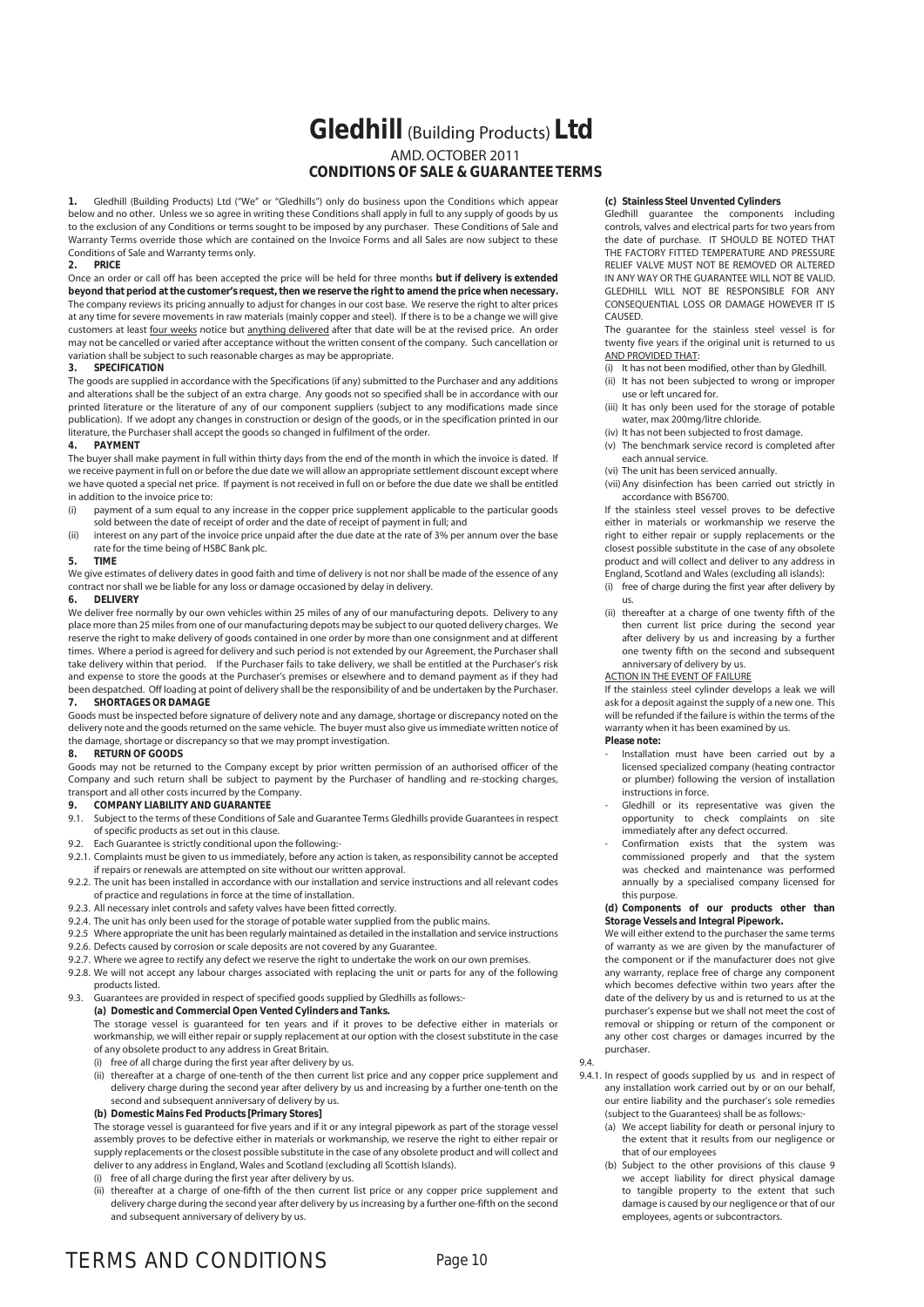- (c) Our total liability to the purchaser over and above any liability to replace under the Guarantees (whether in contract or in tort including negligence) in respect of any one cause of loss or damage claimed to result from any breach of our obligations hereunder, shall be limited to actual money damages which shall not exceed £20,000 provided that such monetary limit shall not apply to any liability on the part of ourselves referred to in paragraph (a) above
- (d) Except as provided in paragraph (a) above but otherwise not withstanding any provision herein contained in no event shall we be liable for the following loss or damage howsoever caused and even if foreseeable by us or in our contemplation:-
	- (i) economic loss which shall include loss of profits, business revenue, goodwill or anticipated savings
	- (ii) damages in respect of special indirect or consequential loss or damage (other than death, personal injury and damage to tangible property)
- (iii) any claim made against the purchaser by any other party (save as expressly provided in paragraph (b) above) (e) Except in respect of our liability referred to in paragraph (a) above no claim may be made or action brought (whether in contract or in tort including negligence) by the purchaser in respect of any goods supplied by us more than one year after the date of the invoice for the relevant goods.
- Without prejudice to any other term we shall not be liable for any water damage caused directly or indirectly as a result of any leak or other defect in the goods. We cannot control the conditions of use of the goods or the time or manner or location in which they will be installed and the purchaser agrees to be fully responsible for testing and checking all works which include the goods at all relevant times (up to, including and after commissioning) and for taking all necessary steps to identify any leaks and prevent any damage being caused thereby.
- (g) Nothing in these Conditions shall confer on the purchaser any rights or remedies to which the purchaser would not otherwise be legally entitled

#### **10. LOSS OR INJURY**

Notwithstanding any other provision contained herein the purchaser's hereby agree to fully indemnify us against any damages losses costs claims or expenses incurred by us in respect of any claim brought against us by any third party for:<br>(a) any

- any loss injury or damage wholly or partly caused by any goods supplied by us or their use.
- (b) any loss injury or damage wholly or partly caused by the defective installation or substandard workmanship or materials used in the installation of any goods supplied by us.
- (c) any loss injury or damage in any way connected with the performance of this contract.
- (d) any loss resulting from any failure by the purchaser to comply with its obligations under these terms as to install and/or check works correctly.

**PROVIDED** that this paragraph will not require the purchaser to indemnify us against any liability for our own acts of negligence or those of our employees agents or sub-contractors

**FURTHER** in the case of goods supplied by us which are re-sold and installed by a third party by the purchaser it will be the sole responsibility of the purchaser to test the goods immediately after their installation to ensure that inter alia they are correctly installed and in proper working order free from leaks and are not likely to cause any loss injury or damage to any person or property.

#### **11. VARIATION OF WARRANTY AND EXCLUSION**

Should our warranty and exclusion be unacceptable we are prepared to negotiate for variation in their terms but only on the basis of an increase in the price to allow for any additional liability or risk which may result from the variation. Purchasers are advised to insure against any risk or liability which they may incur and which is not covered by our warranty.

#### **12. ADVICE**

Any advice or assistance given by the Company is provided without charge and is in good faith without undertaking, representation or warranty, and we will not accept any liability, whether consequential or compensatory, for advice or assistance given.

#### **13. RISK AND RETENTION OF TITLE**

- (a) goods supplied by us shall be at the Purchaser's risk immediately upon delivery to the Purchaser or into custody on the Purchaser's behalf or to the Purchaser's Order. The Purchaser shall effect adequate insurance of the goods against all risks to the full invoice value of the goods, such insurance to be effective from the time of delivery until property in the goods shall pass to the Purchaser as hereinafter provided.
- property in the goods supplied hereunder will pass to the Purchaser when full payment has been made by the Purchaser to us for :-
	- (i) the goods of the subject of this contract.
	- (ii) all other goods the subject to of any other contract between the Purchaser and us which, at the time of payment of the full price of the goods sold under this contract, have been delivered to the Purchaser but not paid for in full.
- (c) until property in the goods supplied hereunder passes to the Purchaser in accordance with paragraph (2) above. (i) the Purchaser shall hold the goods in a fiduciary capacity for us and shall store the same separately from any other goods in the Purchaser's possession and in a manner which enables them to be identified as our goods.
	- (ii) the Purchaser shall immediately return the goods to us should our authorised representative so request. All the necessary incidents associated with a fiduciary relationship shall apply.
- (d) the Purchaser's right to possess the goods shall cease forthwith upon the happening of any of the following events, namely :
	- (i) if the Purchaser fails to make payment in full for the goods within the time stipulated in clause 4 hereof. (ii) if the Purchaser, not being a company, commits any act of bankruptcy, makes a proposal to his or her creditors for a compromise or does anything which would entitle a petition for a Bankruptcy Order to be presented.
	- (iii) if the Purchaser, being a company, does anything or fails to do anything which would entitle an administrator or an administrative receiver or a receiver to take possession of any assets or which would entitle any person to present a petition for winding up or to apply for an administration order.
- the Purchaser hereby grants to us an irrevocable licence to enter at any time any vehicle or premises owned or occupied by the Purchaser or in the possession of the Purchaser for the purposes of repossessing and recovering any such goods the property in which has remained in us under paragraph (2) above. We shall not be responsible for and the Purchaser will indemnify us against liability in respect of damage caused to any vehicle or premises in such repossession and removal being damaged which it was not reasonably practicable to avoid.
- (f) notwithstanding paragraph (3) hereof and subject to paragraph (7) hereof, the Purchaser shall be permitted to

sell the goods to third parties in the normal course of business. In this respect the Purchaser shall act in the capacity of our commission agent and the proceeds of such sale :-

- (i) shall be held in trust for us in a manner which enables such proceeds to be identified as such, and :
- (ii) shall not be mixed with other monies nor paid into an overdrawn bank account.

 We, as principal, shall remunerate the Purchaser as commission agent a commission depending upon the surplus which the Purchaser can obtain over and above the sum, stipulated in this contract of supply which will satisfy us.

- in the event that the Purchaser shall sell any of the goods pursuant to clause (6) hereof, the Purchaser shall forthwith inform us in writing of such sale and of the identity and address of the third party to whom the goods have been sold.
- (h) if, before property in the goods passes to the Purchaser under paragraph (2) above the goods are or become affixed to any land or building owned by the Purchaser it is hereby agreed and declared that such affixation shall not have the effect of passing property in the goods to the Purchaser. Furthermore if, before property in the goods shall pass to the Purchaser under paragraph (2) hereof, the goods are or become affixed to any land or building (whether or not owned by the Purchaser), the Purchaser shall:-
	- (i) ensure that the goods are capable of being removed without material injury to such land or building.
	- (ii) take all necessary steps to prevent title to the goods from passing to the landlord of such land or building.
	- (iii) forthwith inform us in writing of such affixation and of the address of the land or building concerned.

 The Purchaser warrants to repair and make good any damage caused by the affixation of the goods to or their removal from any land or building and to indemnify us against all loss damage or liability we may incur or sustain as a result of affixation or removal.

- $(i)$  in the event that, before property in the goods has passed to the Purchaser under paragraph (2) hereof, the goods or any of them are lost, stolen, damaged or destroyed :-
- (ii) the Purchaser shall forthwith inform us in writing of the fact and circumstances of such loss, theft, damage or destruction.
- (iii) the Purchaser shall assign to us the benefit of any insurance claim in respect of the goods so lost, stolen, damaged or destroyed.

#### **14. NON-PAYMENT**

If the Purchaser shall fail to make full payment for the goods supplied hereunder within the time stipulated in clause 4 hereof or be in default of payment for any other reason then, without prejudice to any of our other rights hereunder, we shall be entitled to stop all deliveries of goods and materials to the Purchaser, including deliveries or further deliveries of goods under this contract. In addition we shall be entitled to terminate all outstanding orders.

#### **15. VALUE ADDED TAX**

All prices quoted are exclusive of Value Added Tax which will be charged at the rate ruling at the date of despatch of invoice. **16. TRADE SALES ONLY**

We are only prepared to deal with those who are not consumers within the terms of the Unfair Contract Terms Act 1977, the Sale of Goods Act 1979 and the Supply of Goods and Services Act 1982. Accordingly any person who purchases from us shall be deemed to have represented that he is not a consumer by so purchasing.

#### **17. JURISDICTION**

The agreement is subject to English law for products delivered in England and Scottish law for products delivered in Scotland and any dispute hereunder shall be settled in accordance therewith dependent upon the location.

#### **18. PRODUCT DEVELOPMENT**

Gledhill have a policy of continuous product development and may introduce product modifications from time to time.